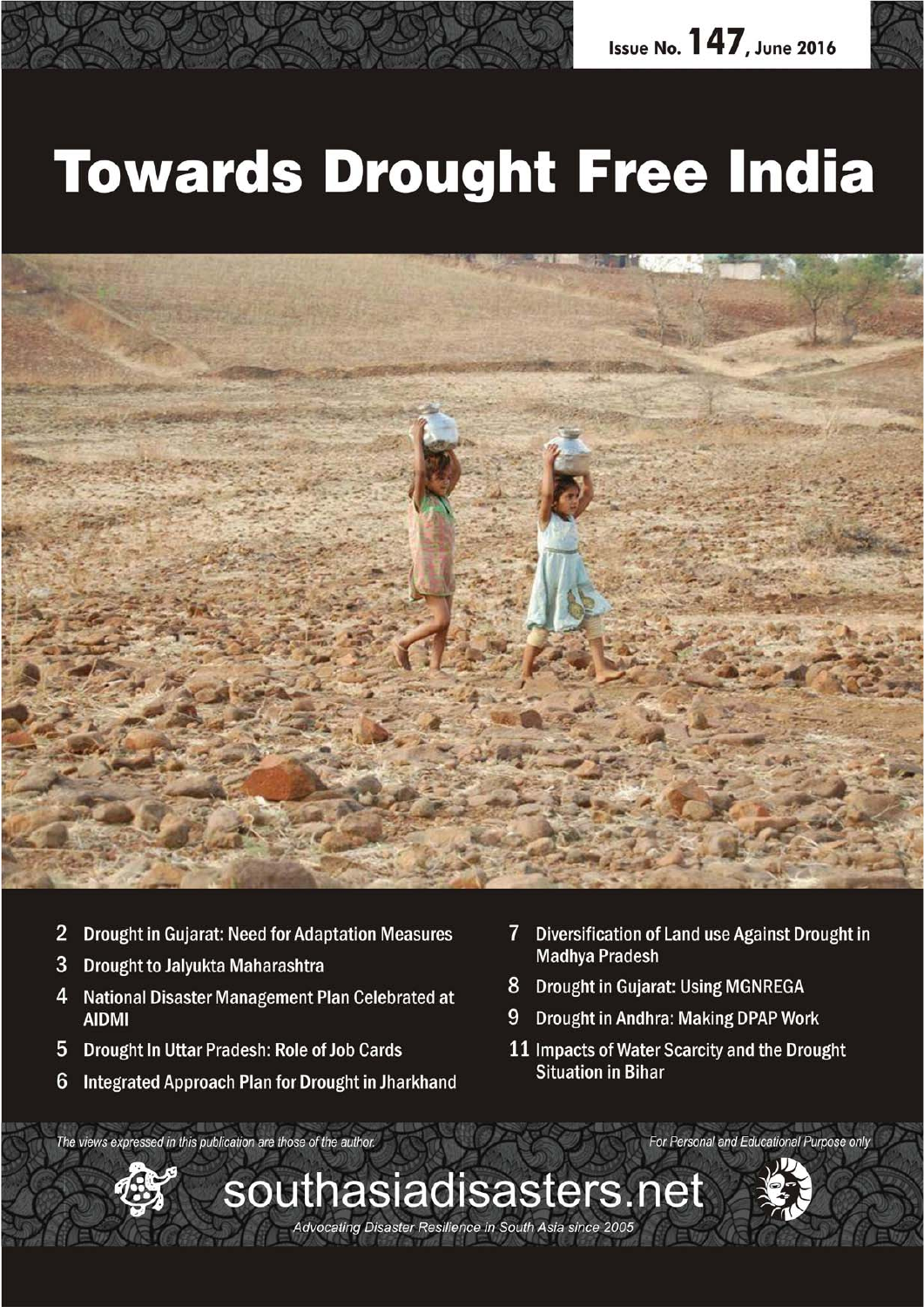#### ABOUT THIS ISSUE

India is reeling under an intense drought situation which has intense drought situation which has affected close to 330 million people from 10 states. Bad monsoons and weak policies around water security have further compounded the problem and precipitated a crisis. Rising temperatures and acute water shortages are adversely affecting human health as well as the economy which is primarily reliant on agriculture.

This issue of *Southasiadisasters.net* is titled 'Towards Drought Free India'. Droughts are complex, slow on set disasters which have great implications for society and the economy. With close to 60% of the population involved in agriculture and allied activities, droughts in India can be particularly debilitating. They disrupt rural livelihoods and lead to an increase in distress migration.

A combination of strong policy measures and robust grassroots initiatives are needed to alleviate the distress caused by the droughts. This issue of *Southasiadisasters.net* takes stock of such measures. It highlights the prevailing drought situation from 7 Indian states, viz. Maharashtra, Bihar, Gujarat, Andhra Pradesh, Uttar Pradesh, Jharkhand and Madhya Pradesh. Short and long term measures to combat the adverse impacts of such droughts have also been elaborated. In a predominantly agrarian country like India, livelihood security during a drought is perhaps the most effective preparedness measure. This issue also highlights how the Mahatma Gandhi National Rural Employment Generation Scheme (MNERGS) can be leveraged to provide succor to drought affected rural communities.

**– Kshitij Gupta,** AIDMI

### Drought in Gujarat: Need for Adaptation Measures

States of India such as Gujarat<br>Sare increasingly facing  $\sum$ are increasingly droughts. What is needed is large scale adaptation measures.

LOCAL LEVEL ACTION

Gujarat is reeling under an acute drought and shortage of drinking water in areas like Saurashtra, Kutch and some northern parts of the state. Last two monsoons have been below normal, causing a shortage of drinking water and adversely hitting the agriculture, which is the main source of livelihood for more than 80 % population in the state. Due to uneven and erratic rainfall last year, the state's reservoirs and dams, which supply water for drinking and also irrigation, remained half filled and at present, they are nearly empty holding less than 20 % storage.

Besides agriculture and drinking water shortage, the drought has also affected cattle breeding and animal husbandry throughout the state.

The Gujarat government has recently declared total 1150 villages as "scarcity hit" in Rajkot, Amreli, Kutch, Jamnagar and

Dwarka district. In these villages, the state authority is providing water through tankers and subsidized fodder for the cattle. However, the state's unfolding response in tackling the scarcity has already created a huge shortage of drinking water in rural areas where no other sources are available.

As an emergency measure, the government of Gujarat has declared that water stored in any reservoir or any dam will be reserved only for drinking purpose, hitting the farmers who would not get any water for irrigation. This measure may lead to loss of crop.

Recently, farmers in Banaskantha district had blocked highways demanding release of water for irrigation as their standing crop was wilting. Similarly, farmers of Bhavnagar district were on protest for last few days demanding irrigation water from Shetrunji dam because the irrigation department stopped supply on the grounds that the water is reserved for drinking purposes.

### SC Directs Centre, States to Tackle Drought

In a scathing 53-page verdict on the "lack of will" shown by the Centre and States in combating drought and saving lives, the Centre and States in combating drought and saving lives, the Supreme Court on Wednesday pronounced the Centre guilty of "washing its hands of" a national disaster that consumed one-fourth of the country. It also pulled up Gujarat, Bihar and Haryana for adopting an "ostrich-like attitude" towards declaring drought and driving their own people to suicide, starvation and mass migration.

Source: http://www.thehindu.com/news/national/declaration-ofdrought-define-time-limit-supreme-court-tells-centre/article8584340.ece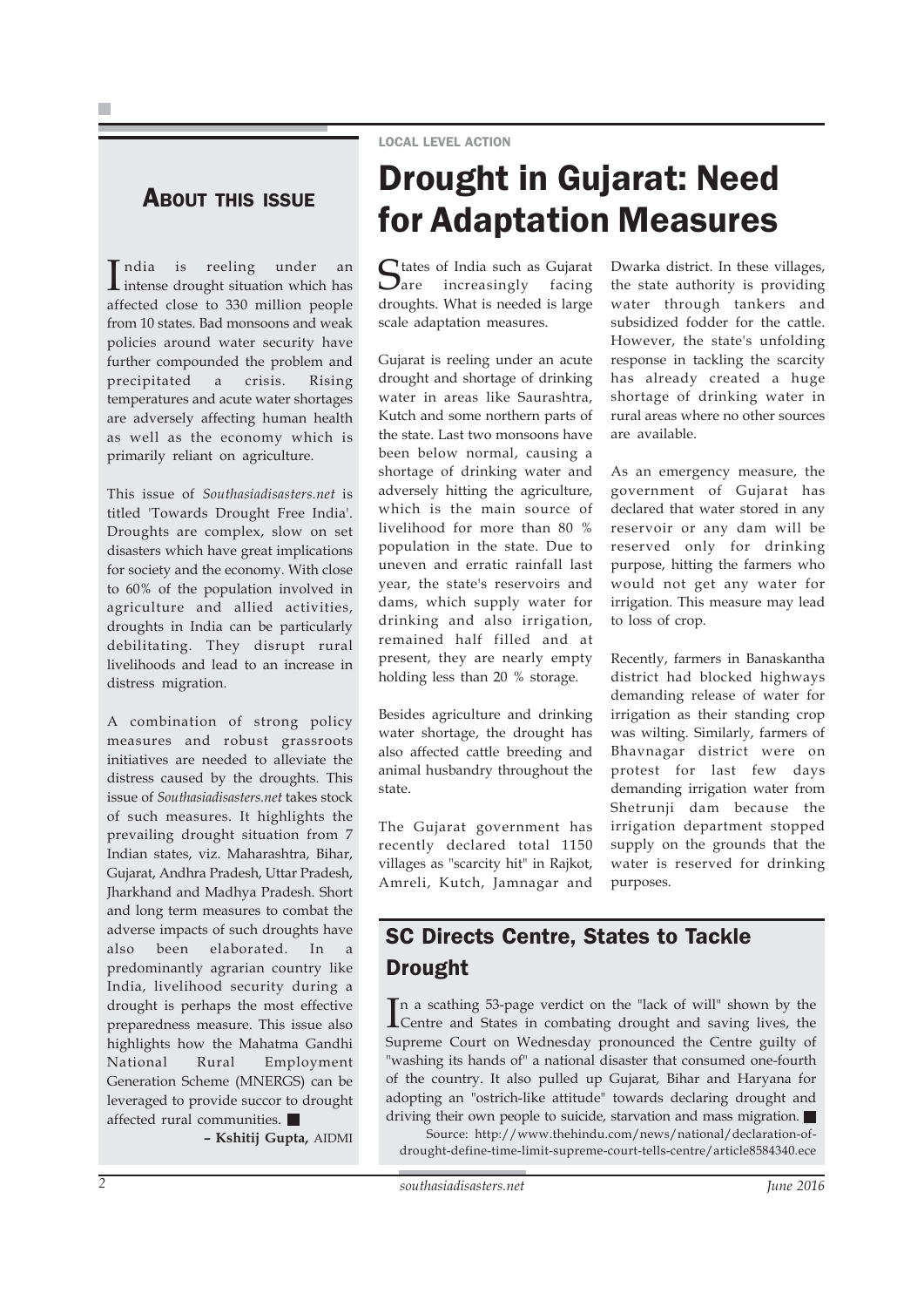According to one estimate of civil society groups, more than 5000 villages in Saurashtra and Kutch will be severely hit with water and fodder crisis in summer and the state administration is not gearing up to address the crisis and create support systems to deal with the emerging situation. Over 50 towns and Saurashtra and Kutch don't get water supply on day-to-day basis.

As per the union agriculture ministry's drought management division, in Gujarat, an area of 43,938 sq km in 14 districts has been declared as drought prone. According to the survey of Drought Prone Area Programme (DPAP) there are 67 blocks in these 14

districts where drought occurs once in every three year.

In Ahmedabad district, there are six blocks of 4,429 sq km which were covered under DPAP, while in Vadodara there are five blocks of 3,244 sq km area. In Saurashatra region of Amreli 11 blocks with an area of 7,393 sq km were covered under DPAP, followed by Bhavnagar, 4,896 sq km, Junagadh, 3162 sq km and Porbandar 1,729 sq km. Out of the total cultivable land of 9.7 million hectares in the state, about a third is irrigated area, while a large part of the land is rain fed, thereby leaving farmers exposed to the vagaries of monsoon.

On its part, the Gujarat government has spent over Rs 20000 crore in Narmada canal and pipeline network to create a water grid to supply water in parched districts and far flung areas in north Gujarat, Saurashtra and Kutch.

However, coastal districts like Junagadh, Amreli and Dwarka are not covered under the Narmada project and are therefore adversely affected by the poor monsoon in terms of water availability for drinking and agricultural purposes. The inordinate dependence of these districts (expect Jamnagar) on agriculture has further exacerbated the drought situation.

**– Mihir R. Bhatt**

#### MAHARASHTRA

### Drought to Jalyukta Maharashtra

The Maharashtra government has declared drought in 14,708 villages of the state. However, according to the recent data published by South Asia Network on Dams, Rivers & People (SANDRP) based on a comparative analysis of the water situation in 1972 and 2015 in Maharashtra, the drought has been cited as the result of inadequate and corrupt water management and not poor rainfall as rationalized by the state authorities.

Keeping in mind the drought situation, the government has also declared that the fees of school and college for students in these villages will be waived off. Other than this, the electricity bill of agricultural pumps too be will be waived off. The government also announced that it will establish special centers to purchase agricultural products.

Since the past two years, the Mahatma Phule water and land conservation campaign has been implemented in the state. Similarly, water harvesting activities like sludge extraction in Latur district and well refilling in Nanded district have been successfully conducted. To permanently overcome the drought situation, Jalyukta Gaav (waterful village) campaign was implemented

in 5 districts from Pune division in the year 2012-13. Under this, an action plan was prepared for water harvesting and increasing groundwater level by implementing various schemes collectively through coordination of all departments.



*Government officials and citizens gathered at the Latur railway station to welcome the water train. (Source: http://www.hindustantimes.com/rf/image\_size\_640x362/HT/ p2/2016/04/12/Pictures/distributed-destination-distribution-marathwada-maharashtraadministration-purification\_476a4460-0076-11e6-859d-3d3bb55f49d3.jpg)*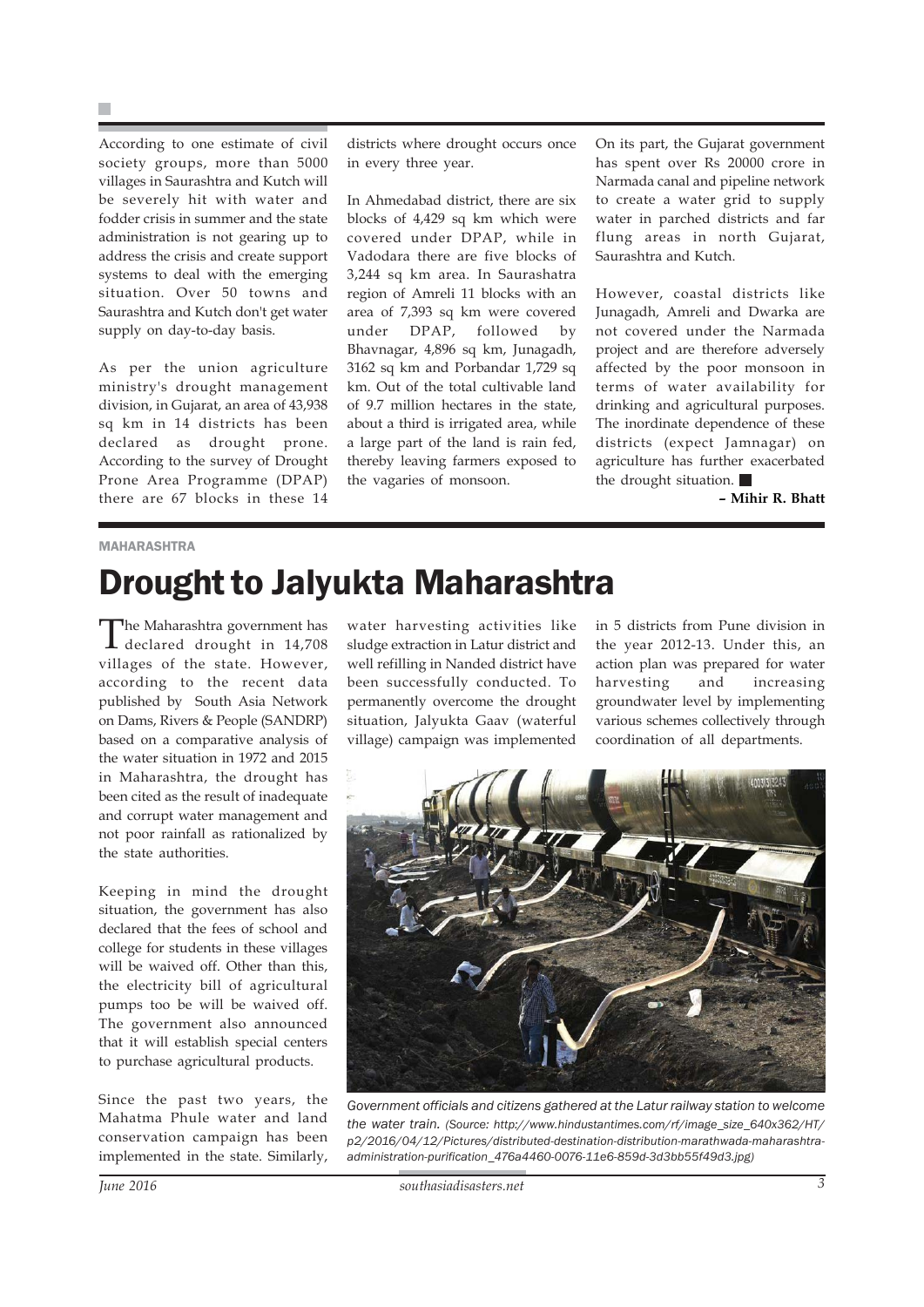To be fair, the government has been pro-actively dealing with the drought situation, but a lot more can be done. Till now, the main drought preparedness measures consist of just giving money or packages to the affected people. Also, they have cattle shades, school programs but which are mostly initiated by CSR or stakeholders other than the government. They do provide water by tankers, as this year they are using **train water supply**, but serious questions about the feasibility of such measures prevail.

We can use many new water harvesting technologies so as to save water during the monsoons. For instance, the cash- crops which requires lots of water should be cultivated depending upon the water availability. Also use of green or natural pesticides, and the use of local seeds should be given preference over western technologies.

Also crop- insurance will be a great help to the farmers. For larger scale water harvesting projects, they can use NREGA schemes, which will give them a temporary livelihood and future sustainability.

Aligning NREGA with programs of agriculture and allied sectors are leading to enhanced yields. With the scope of works under NREGA expanded to include lands of small and marginal farmers, it is now possible to significantly enhance the irrigation potential in rain fed areas and drought-proof small-holder agriculture, leading to sustainable and higher yields.

The main objective of the NREGA scheme is to provide complementing employment chances with the secondary objective of eco-restoration & regeneration of the natural resource base for sustainable rural livelihood. This in turn will help in transparency and accountability to permeate in rural governance leading to a solidification of grassroots level democracy. The following water based projects come under the purview of the NREGA scheme for drought preparedness.

- Water harvesting
- Desalting of tanks
- Micro and minor irrigation works
- Renovation of traditional water
- Provision of irrigation facilities bodies
- Flood control and protection works

Such water based projects can also be used in climate change adaptation through community involvement and as a livelihood option. Conservation technologies — stresstolerant, climate-resilient varieties of seeds, drip irrigation, zero-tillage, raised-bed planting, laser-levelling, Systems of Rice Intensification (SRI), can build adaptive capacities to cope with increasing water stress, providing "more crop per drop".

Similarly, strengthening land development practices such as land levelling, conservation bench terracing, contour and graded bunding, and pasture development prevent soil erosion and loss of organic matter. Reclamation of wastelands and degraded lands together with afforestation, horticulture plantation and agroforestry have the potential to sequester carbon both above and below ground, thereby contributing to carbon mitigation.

Also other projects such as land development, horticulture and road network development can be used for climate change adaptation in a drought situation.

**– Niranjana Hingane,** Tata Institute of Social Sciences (TISS), Mumbai

#### **DISCUSSION**

### National Disaster Management Plan Celebrated at AIDMI

AIDMI team celebrated India's first and comprehensive National Disaster<br>Management Plan (NDMP). Directions and guidelines given in the plan are aligned to SFDRR priorities and AIDMI team is committed to implement activities mentioned in the plan in AIDMI's ongoing projects and activities.

The NDMP provides a framework and direction to the government agencies for all phases of disaster management cycle. The NDMP is a "dynamic document" in the sense that it will be periodically improved keeping up with the emerging global best practices and knowledge base in disaster management. It is in accordance with the provisions of the Disaster Management Act, 2005, the guidance given in the National Policy on Disaster Management, 2009 (NPDM), and the established national practices.

The NDMP incorporates substantively the approach enunciated in the Sendai Framework and will help the country to meet the goals set in the framework.

NATIONAL DISASTER MANAGEMENT PLAN  $(NDMP)$ May 2016

**– AIDMI Team**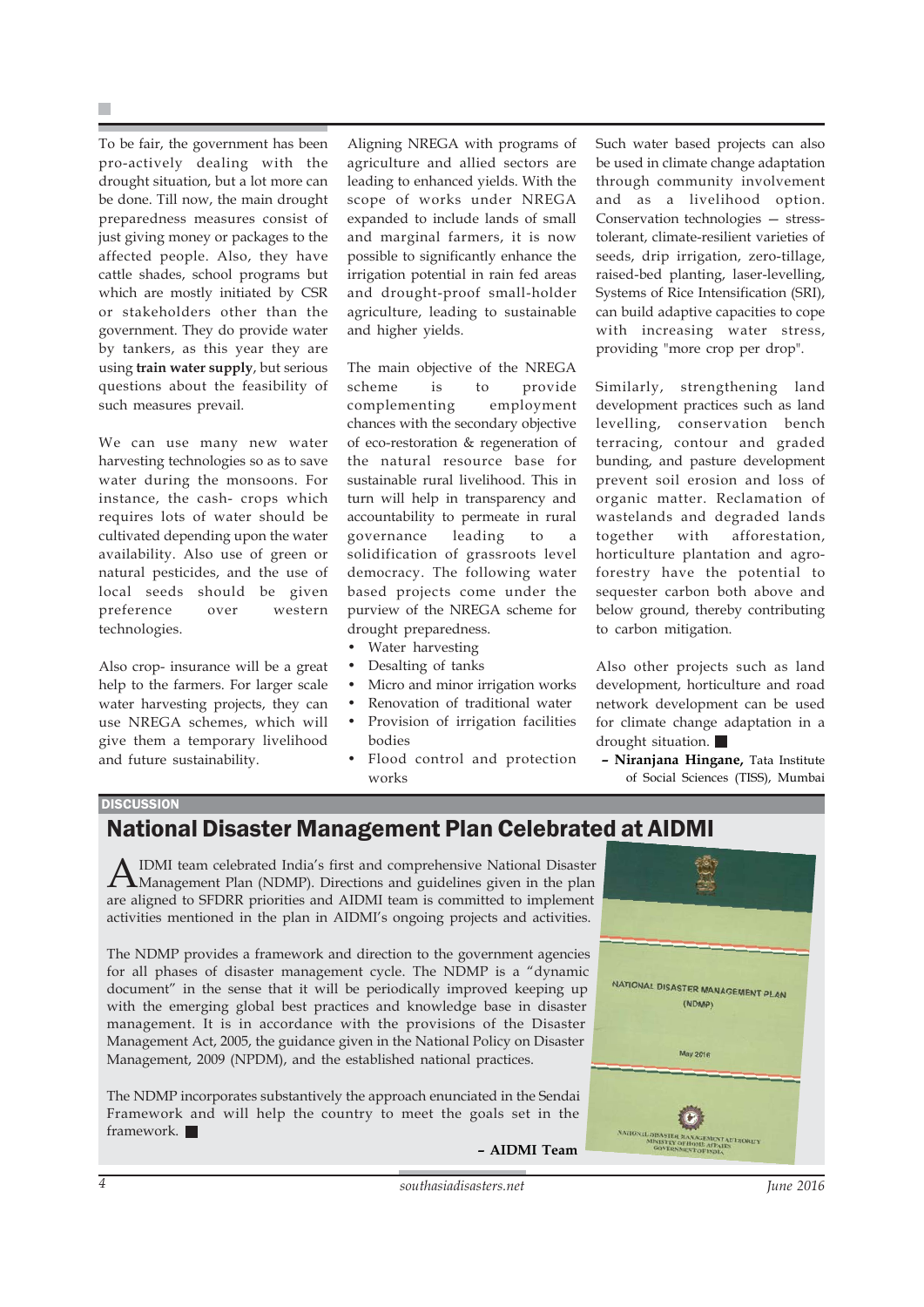UTTAR PRADESH

## Drought In Uttar Pradesh: Role of Job Cards

The climate of Uttar Pradesh is humid subtropical with dry winters. The summer season starts from March and extends till May. However, due to changing climatic situation, it is hard to observe even traces of monsoon in the month of June. In Uttar Pradesh, 50 districts out of 75 are declared as drought prone. The figure of 67% of districts being drought prone in Uttar Pradesh sheds light on the fact that the revenue of Uttar Pradesh will decrease.

Faizabad, Jhansi, Sant Ravidasnagar, Lucknow, Allahabad, Mirzapur, Ballia and Ghazaibad are among the drought prone districts. The state government has decided not to collect revenue from the drought prone districts. In order to cope up with the drought situation, certain relief measures have been ordered by the chief minister and departments like irrigation, rural development, panchayat raj, agriculture, social welfare, institutional finance, animal husbandry and health. Line departments play a major role in the mitigation and recovery process in case of any disaster situation.

The management of drought is undertaken by both government and non-government organisations. The main role of government organisations is the management of drought in terms of analysing policy issues at national, regional and district level. Another important focus of governmental organisations is on agriculture and rural development infrastructure. In case of non-governmental organisations the main role is played by NGOs, rural institutions, private sector, and international aid agencies.



*50 Uttar Pradesh districts declared drought-hit. (Source: http://timesofindia.indiatimes.com/thumb/msid-52312726,width-400,resizemode-4/52312726.jpg)*

In Uttar Pradesh the main district that is severely prone with drought is Bundelkhand. The soil of Bundelkhand agricultural field is rich for agricultural activities but it is sad that the district is facing so serious problem and people are so poor that they do not have food to eat. Although it has been more than 60 years of independence but still we are not so much developed that irrigation facilities can be provided to the drought prone areas in the state. Bundelkhand is facing drought situation since years and so the level of development in the region remains abysmally low. The drought situation in Bundelkhand is due to both the reasons, hydrological and meteorological.

Although NREGA is a ray of hope for people, but its implementation lies in the hands of the other ground level authorities. For instance, Mithula Bai of Baisai which falls under administrative region if Jiyawan, a 40 year old resident was not provided job card by the *sarpanch* because there were only

300-400 voters present in that area. So, the *sarpanch* decided to provide the job cards to people in Jiyawan.

Job cards are an entitlement. They give on identity to the person working on the drought relief measures. The cards enhance transparency of payment. The cards account for time spent as well as mention asset created in the community.

#### **Conclusion:**

The drought situation in Uttar Pradesh with the changing climatic conditions is becoming severe and Bundelkhand is one region which has been facing droughts since years. This has adversely affected the standard of living of the region's people. Lately, Marathwada has received a lot of attention for suffering from a terrible drought, but Bundelkhand which has been reeling under a protracted drought for years remains has now been relegated to the periphery of the country's consciousness.

**– Disha Dwivedi,** Student, TISS, Mumbai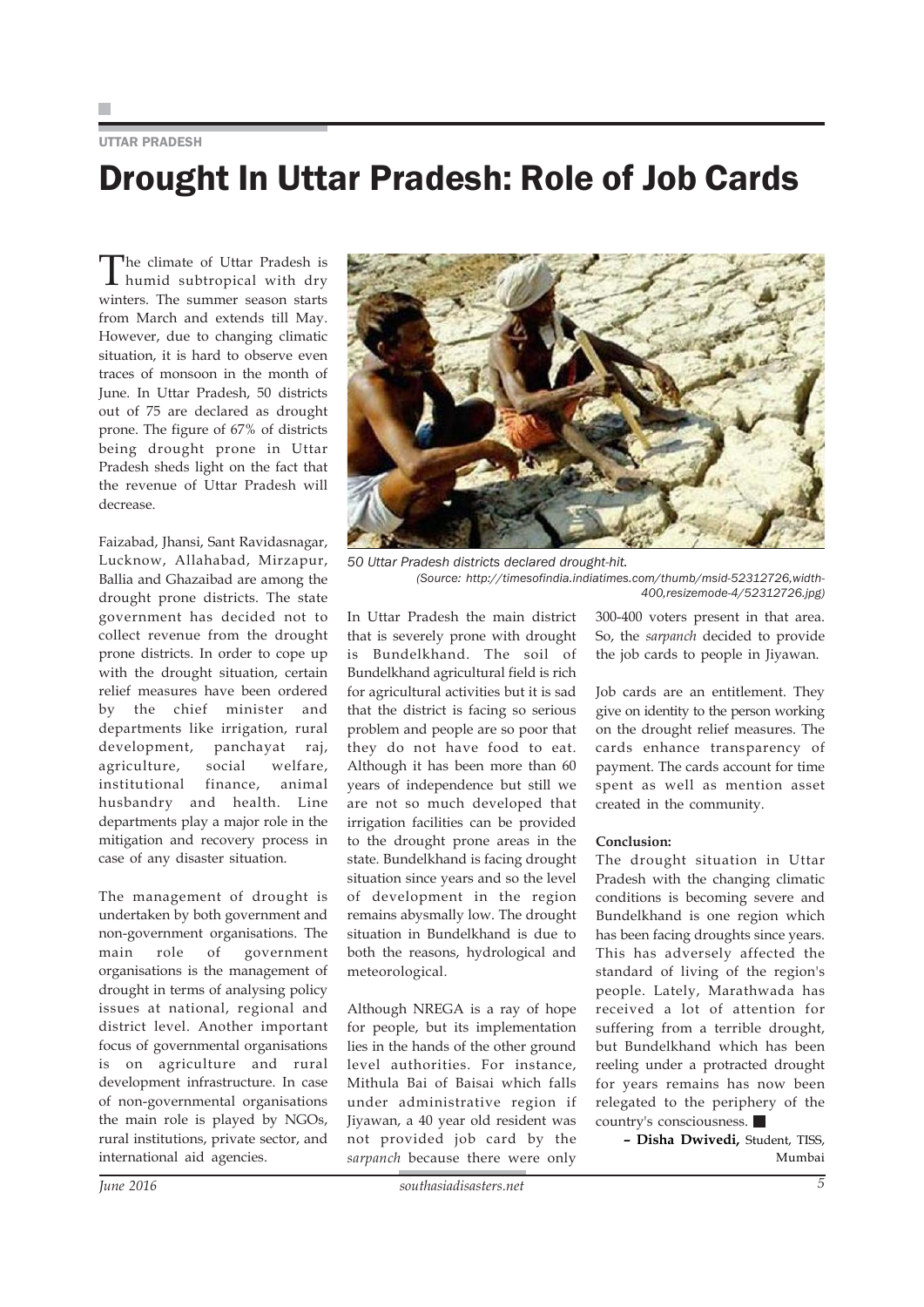#### JHARKHAND

### Integrated Approach Plan for Drought in **Jharkhand**

J Approach Plan for drought. The harkhand has taken Integrated approach integrates key inputs such as food, water, health, and livelihoods in several ways to mitigate impact o drought.

The Metrological Department shows the report in which there has been a constant decline and deviation in the rainfall pattern in India. And the whole chain of rainfall and agriculture has been greatly impacted, as the food security and human mortality is directly dependent on it. Jharkhand is a state situated among the drought affected areas like Chhattisgarh, Bihar, West Bengal thus the state is too impacted with the kind of changes in the rainfall pattern in that region. Also According to Jharkhand State Disaster Management Plan all the 24 districts of Jharkhand are drought prone and affected.

According to the India Meteorological Department, Jharkhand gets erratic rainfall, but there has been no constant decline in case of Jharkhand, as sometimes due to the cyclonic pressure in the Bay of Bengal it gets heavy rainfall as well. Thus, even though the

drought condition prevails, it receives some amount of rain during that time. But in years like 2002, 2009 it was severely being affected when the coping capacity of the farmers were seriously impacted, and the government came up for their assistance.

Looking into the vulnerabilities and severity of the drought prevailing in the state for over two decades or more the government came into action. But it is only being half a decade back that the government has taken concerted action on drought mitigation, though it started very late compared to the other neighboring states. In these efforts, it has tried to seek help from various agencies and departments like Department of Land and Resources, Birsa Agricultural Trust, Global and National Climate Change etc. And mostly after the 2009 drought condition, the government has tried to mitigate the condition through various kinds of seeds and fertilizers tested in Birsa Agricultural Trust of Jharkhand, which has developed hybrid seed that can prevail in drought prone areas. Also the government has tried to link up with various NGOs working in these



*Source: http://www.indiawaterportal.org/articles/even-climate-change-discriminatesbetween-women-and-men*

areas, in order to monitor the programs implemented.

According to Government of India, Ministry of Rural Development it was informed that Jharkhand had 24 districts out of which 16 were Integrated Approach Plan (IAP) districts. The tender for conducting survey and resurvey within two years is being approved; also the transferring of funds has been approved.

Through IAP the government has tried to bring up many projects and it has tried to integrate these programs like, through NREGA people are being employed, but also employed in schemes like (IWMP) Integrated Watershed Management Program, also through some other programs and provisions the affected farmers are given seeds, fertilizers and also the compensation if the year is being declared as drought hit. Also the people of the same affected villages work in these schemes, which also checks that people do not migrate to other different areas or states.

#### *References:*

- Dr. Muzaffar Ahmad, Prof. P.S. Roy, Dr. T.S. Murty, Dr. R.K. Bhandari. (2012, December). Disasters and Development. *Journal of the NIDM,* p. Vol. 6.
- DS Virk, V. B. (n.d.). Participatory crop improvement in Eastern India: An Impact Assessment. *Plant Sciences Research Programme: Highlights and Impacts Participatory Crop Improvement,* 86-96.
- M.V.R.Sesha Sai, C.S.Murthy, K Chandrasekar, A.T Jeyaseelan. (2016). Agricultural Drought: Assessment and Monitoring. *Mausam,* 131-142.
- NIDM. (2011). *Jharkhand: National Disaster Risk Reduction.* Jharkhand: NIDM. **– Nancy Bhengra,** Student, TISS, Mumbai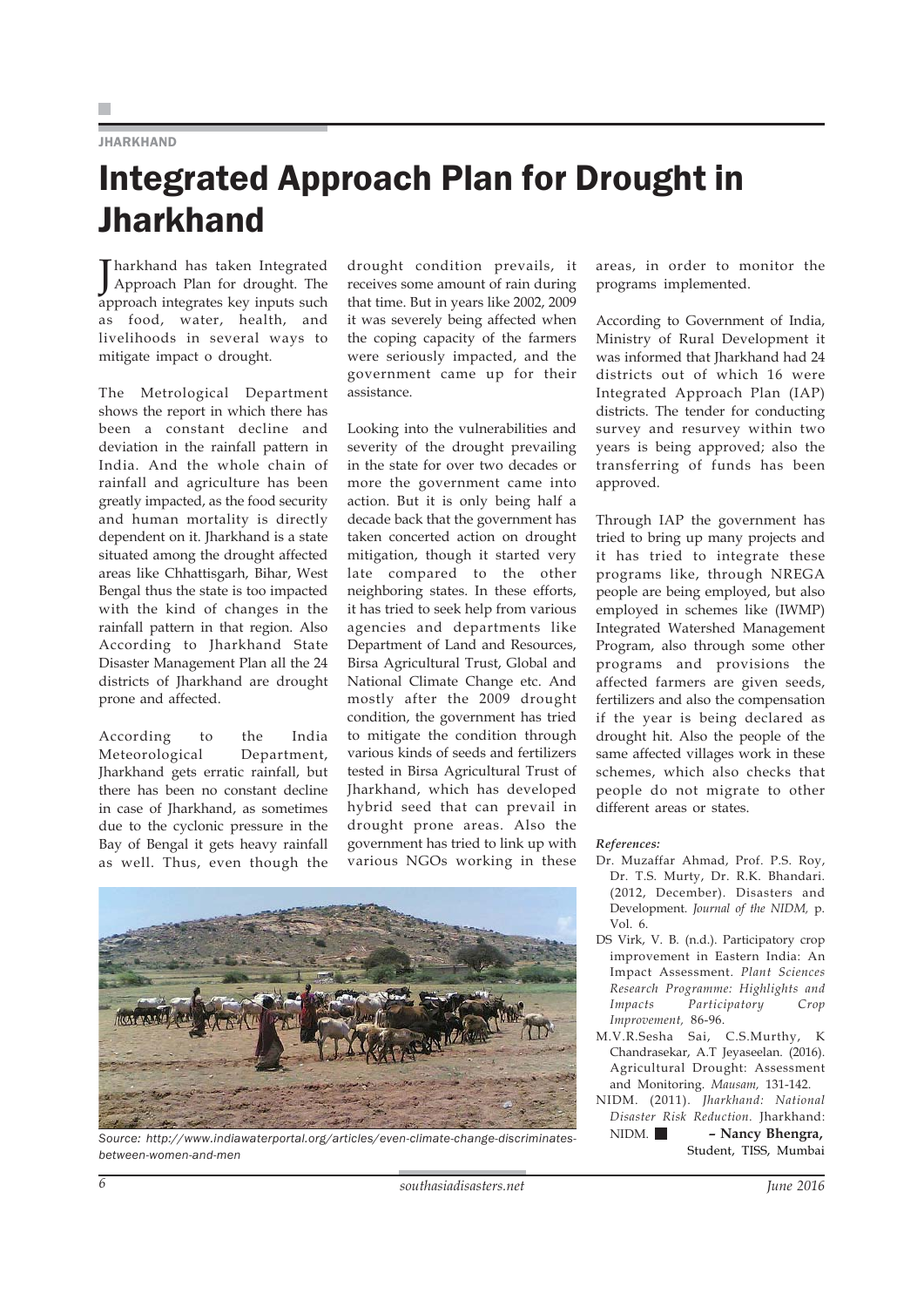#### MADHYA PRADESH

### Diversification of Land Use Against Drought in Madhya Pradesh

Due to its varying geographical features, climate conditions and vast area, the Indian state of Madhya Pradesh has been consistently prone to drought lie conditions for years. Every year, many districts of Madhya Pradesh have been repeatedly facing the drought situation.

#### **Drought Preparedness**

To fight with the drought situation in the state, many research and development initiatives have been taking place in the recent past. The state has started focusing on weather forecasting, early warning, vulnerability and preparedness measures for the information of community, farmers and even administration. The state is focusing towards best practices for rain water and soil management through linking on station and on farm research activities. The state is also focusing on contingency crop planning as well as mid-season corrections based on the weather conditions and the forecasted reports.

To reduce the drought impact on the state, recently the focus is also being given on alternate and diversified land use systems. The use of remote sensing and GIS has also been integrated for the drought preparedness activities. Remote sensing has helped in timely, accurate and synoptic coverage of crops and also assessing crop at a range of special scales. Remote sensing data on crop environment, crop distribution and leaf area index can be coupled in a number of ways to estimate crop yield and yield loss.

**Preparedness for the Current Year** Though this year prediction for south west monsoon by IMD shows that rainfall will be comparatively high than the previous years as 70% of the agriculture area is highly dependent on rainfall, but still some preparedness measures need to be taken to ensure the continuity of developmental activities in the state as well as agriculture. For preparedness, the focus can be given on arranging and distribution of essential commodities such as water, fodder and food at subsidized rates in advance only. Information and awareness to the community must be provided for optimum utilization of resources in the affected areas with emphasis on primary resources like soil, water, vegetation, livestock, and manpower, etc. Relief works must be undertaken for employment in advance for the population living in drought prone areas mainly for drought proofing.

#### **NREGA for Drought Preparedness**

The main objective of NREGA is to improve the income condition of the people in the rural area by providing the hundred days of employment to the rural families. It aims to strengthen natural resources which can be controlled through different types of works to deal with hardship

*To reduce the drought impact on the state, recently the focus is also being given on alternate and diversified land use systems. The use of remote sensing and GIS has also been integrated for the drought preparedness activities.*

of climate change and drought condition, thus to motivate sustainable development. Madhya Pradesh is one of the most drought stricken districts in the country. Almost 35 Districts of the state have been declared as drought prone district in the last financial year by the department of agriculture. Almost 9 Districts in eastern Madhya Pradesh received only 29% of the actual rain in the last year they were getting earlier. Katni was one of the severely impacted districts of the state. The NREGA scheme focused towards a set of particular nonurban growth actions such as: water preservation and growing afforestation. Hence, in order to have drought mitigation policy, watershed developments and development of percolation tanks, pond and development of check dams at the village level can be feasible for the drought mitigation within the village. It helps in conserving water, thereby recharging the ground water to the people at the same time providing employment to the villagers within their surroundings.

NREGA aims at regenerating the environment through creation of productive assets such as water tanks, ponds, bunds, check dams and through afforestation programmes. So far the link of NREGA to climate change adaptation has not been sufficiently understood, but it is clear that the afforestation (which also serves as a carbon sink) can help in achieving the climate change goals of the MDGs. Recently, the government have come across planting trees across all the roads of the states to promote climate change and mitigation strategy.

**– Yuvraj Singh Rajput,** TISS, Mumbai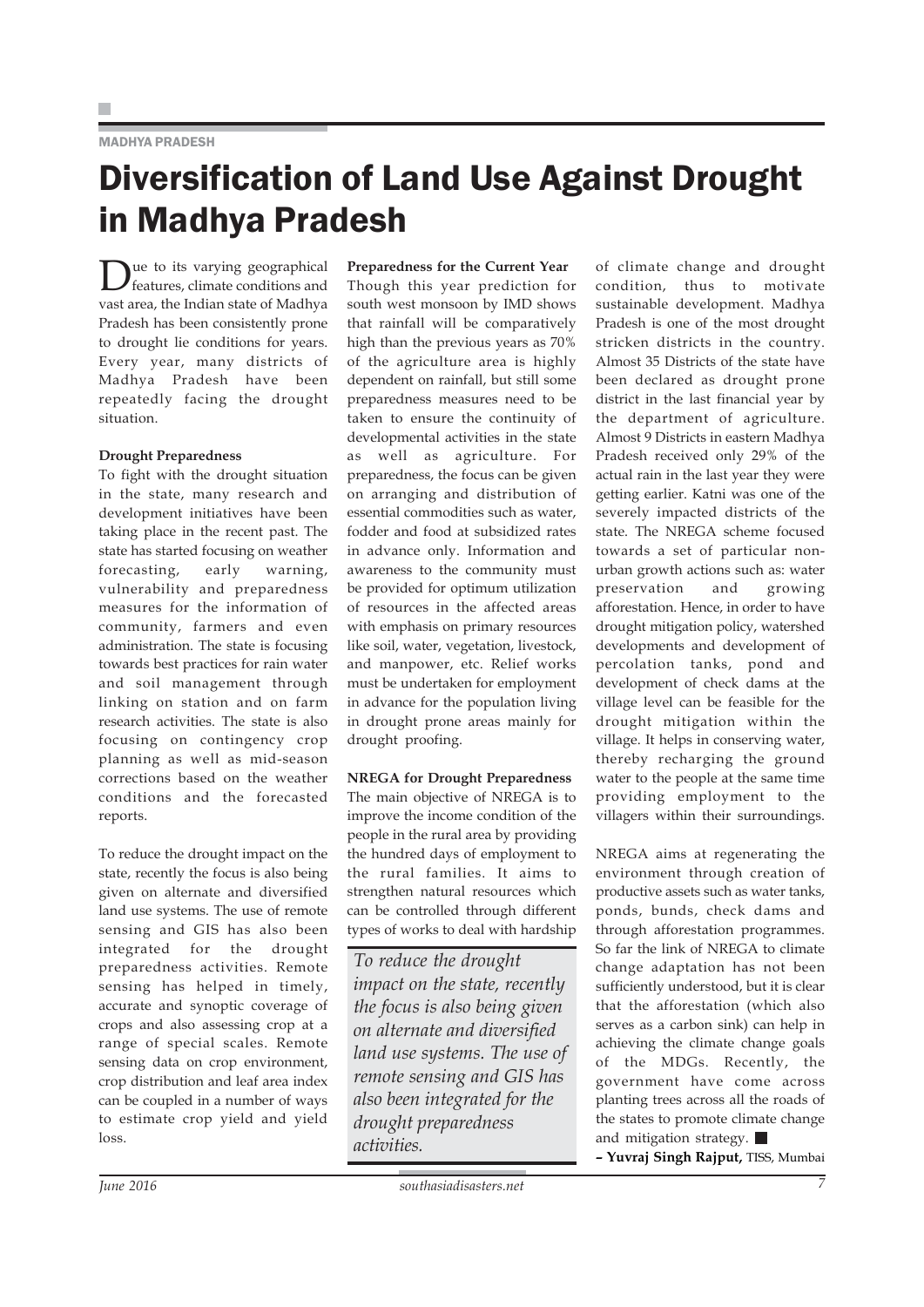#### GUJARAT

## Drought in Gujarat: Using MGNREGA

Geographically the areas of<br>Gujarat state can be divided in 3 major parts, Middle Gujarat, Kutch and Saurashtra, South Gujarat. Historically, Middle Gujarat and South Gujarat get enough rainfall every year and these areas are also have good water resources with major rivers and dams like Narmada, Tapi, Sabarmati etc., while most of the other parts Kutchh and Saurashtra are affected by droughts. Many studies show that on an average every 3 to 4 years, Kutchh and Saurashtra are affected by a drought.

Major part of Gujarat's population (more than 60 %) is engaged in agriculture and allied activities. In agriculture economy drought is most probably the worst disaster which makes great implications. After droughts or drought like situations it is very difficult for marginal and medium farmers and agriculture labourers to survive. The Financial crisis, which occurs from droughts are making communities more vulnerable. Ultimately, in recent years the crisis situations due to droughts are leading towards farmer suicides and Gujarat is at 13th position in number of farmer suicides with 564 farmer suicides in the state in one single year.

#### **1. What has happened in the state regarding preparedness in the last 2-3 years?**

It was the state government's target to provide drinking and irrigation water throughout the state by the year 2012 from the Narmada river, through pipelines and canals. Due to various reasons the state government fails to provide drinking and irrigational water throughout the state, however state government expanded Narmada canal network and provided water up to Kutchh. The Government of Gujarat also launched Disaster Risk Management (DRM) scheme in which it integrates various disaster management plans in to the development plans of local selfgovernments.

Last year too, there was a drought like situation in Gujarat state wherein many districts are facing water scarcity. The state government announced 3400 crores for drinking water. State government with the help of centrally sponsored schemes provides assistance to farmers through crop loans at subsidised interest rates. To mitigate drought and drought like situation it is very important to conserve water resources carefully, state government also provides subsidies to buy sprinklers and drip irrigation system with the aim of drought mitigation in the state.

#### **2. What should be done in the current year?**

Present year 2015-16 is also a drought year in Gujarat. Western parts of the state are facing extreme water scarcity. In response to these situations, the first focus should be on providing drinking water to highly affected villages of the state. As there are huge losses in crop agriculture production there is a need to provide more financial assistance to drought affected farmer communities. As there is a large decrease in annual incomes of farmers due to crop failures the only income source available with them is animal husbandry, so measures to provide cattle fodder should be

taken so that the impacts of the droughts can be reduced. Apart from above mentioned measures government should focus on proper implementation of schemes like MGNREGA.

Some other measures consist of the following:

- Formation of drought monitoring cell to manage the severity of the event.
- Enabling drought management group would serve the situation better.
- Improvement should be on the lines of storage and storage techniques should be given preference.
- Drought proofing and crop insurance should be raised with awareness program.
- Livelihood diversification i.e. employing people into other activities apart from agriculture, so as to reduce the impact of drought.
- Improvement in drinking water in terms of groundwater table, sources, availability & quality.
- Use of advance technology, e.g. Sanghi Industries in Kutch is using technology that converts lake water into sweet water and supplies to nearby villages for drinking and farming.
- It should be mandatory for corporates to develop water conservation and crop development strategies and implement same as a part of their CSR projects.
- There are certain organic powders and solutions available which will absorb water in crops, once pored, and maintains moisture level in crops in span of a week or 10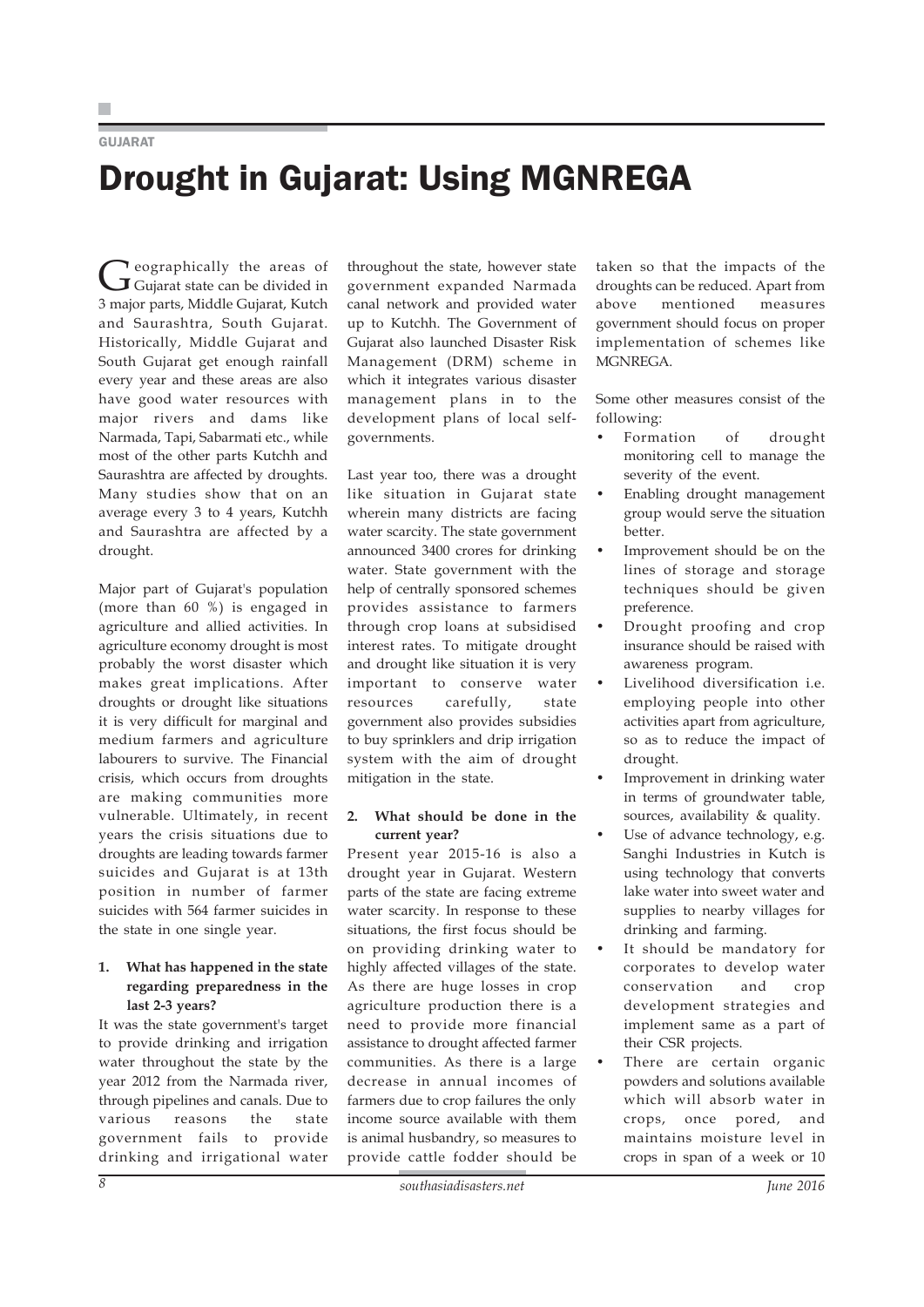F.

days. Such technology is observed in Israel, where rainfall is low but crops still grow better.

- Promotion of NGOs working for water conservation and developing check dams.
- Awareness of benefits of rainwater storage at household level. People in Kutch, especially Patel community, follow this technique and avoid water scarcity problem.
- Any measures taken should lead to long term solution thus leading to sustainability, as short term techniques wouldn't resolve the problem.

#### **3. How to use MNREGA for drought preparedness as well as adaptation to climate change?**

Mahatma Gandhi National Rural Employment Guarantee Act (MNREGA) is the best scheme which can be utilized towards drought preparedness and adaptation to climate change. Towards the preparedness of drought under NREGA scheme small check dams can be built apart from that the capacity of present small lakes and dams in the villages increased by deepening them. Wherever there is availability of water irrigation canals for irrigational use, under the NREGA its capacity can be extended

and government should implement the scheme so that the coverage of these canals can be extended. Under the scheme there should be promotion of various drought mitigation measures like roof rain water harvesting, etc., so that the capacity of ground water can be increased. Towards adaptation of climate change under the NREGA plantation of trees in the villages at various locations like near check dams, ponds, dams can be done. NREGA can be integrated to other schemes like watershed management scheme so that impacts of climate change can be reduced. **– Vira Chudasama,** and

**– Meet J. Gadhvi,** Tata Institute of Social Sciences (TISS), Mumbai

#### ANDHRA PRADESH

### Drought in Andhra: Making DPAP Work

Andhra Pradesh is basically an<br>Aagricultural State, with 34% of its GDP contributed by agriculture. Agriculture is the major source of employment for the people as well. Drought is a recurring phenomenon in Andhra Pradesh as there is a drought in the state once every 5 years. Given the overwhelming reliance of Andhra Pradesh on agriculture, droughts tend to have a severely crippling effect on the state's economy.

In 2015, the state suffered its most severe rainfall shortage when it only received 153.8 mm rainfall against its normal of 624 mm leading to most severe drought in state in last 50 years. As a consequence of which, the Kharif crop throughout the state faced acute shortage of water which lead to crop failure. The state has been trying to tackle the problem of droughts by the implementation of various programs like Drought Prone Areas Program (DPAP), Water Harvesting Structures, Micro

Irrigation Project, Watershed Development etc.

The rising population of the state has considerably increased its dependence on natural resources like forest resource and ground water. Over-exploitation of such resources has led to their depletion. With increased awareness in the community, desertification in southern drought prone drought has brought under been control. Formation of Van Samrakshana Samithies (VSS) under the community forest management programme has helped in controlling the depletion of forest in many districts. Watershed development projects have led to an increase in the net irrigated area and the ground water level has also improved considerably. Migration of labor has been decreased with this program. Projects like Rural infrastructural development, integrated watershed development, Livelihood regeneration etc. have all

helped in improving the situation in the state.

The following steps should be taken to address the present drought situation:

- Along with the watershed development project, drip irrigation practice should be adopted.
- Treatment of drainage, ponds, lakes and check dams should be done to avoid water leakage/ wastage.
- Wells should be constructed near the river or on underground water drainages.
- To tackle the issue of food security and nutritional level employment programs and schemes like Sampoorna Grameen Rozgar Yojana should be continued as this will help livelihood generation and in developing infrastructure to deal with drought.
- The role of self-help groups can be increased for monitoring the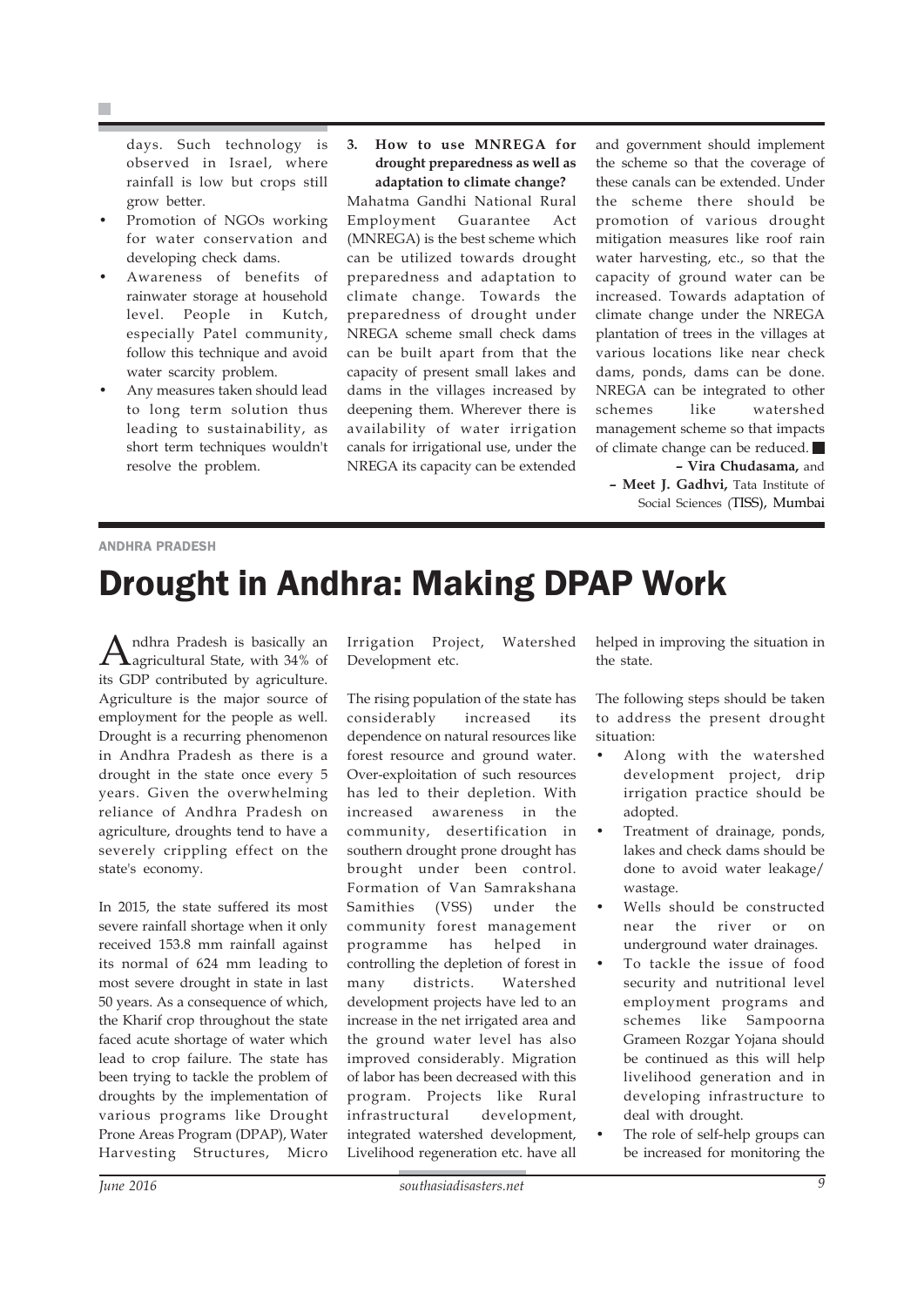health and nutritional status of women and children to providing supplementary food to Aanganwadis.

- Anganwadis in state should be strengthened and additional temporary Anagnawadis should be sanction in high risk areas.
- Increase monitoring of Mid-day Meal Programmes during drought, as it is an important source of supplementary nutrition.
- Community kitchens should be run during the droughts.
- Information on availability and the requirement of fodder for the cattle population in the area should be calculated as cattle are an important source of livelihood in rural areas of the state.
- The Collector can project fodder scarcity for each successive month of drought.
- People have less immunity in drought situations due to poor levels of nutrition. PHC and CHC throughout the state should be trained deal with it at the most basic level. Mobile health teams should be organized for visiting all public works to do checkups.

*In 2015, the state suffered its most severe rainfall shortage when it only received 153.8 mm rainfall against its normal of 624 mm leading to most severe drought in state in last 50 years. As a consequence of which, the Kharif crop throughout the state faced acute shortage of water which lead to crop failure.*

The State public health department should undertake a campaign for disinfecting all drinking water sources with disinfectants such as chlorine. Since water availability is at a shallow level, it is more likely to be contaminated. Necessary care needs to be taken to clean water and disinfect it before using it for the purpose of drinking.

Train the community in disinfecting water and checking its quality for the purpose of drinking.



*Worrying situation in drought-hit Telangana, Andhra Pradesh. (Source: http://www.news18.com/news/india/worrying-situation-in-drought-hittelangana-andhra-pradesh-1226504.html)*

The State water supply department should take a special campaign for providing clean drinking water in those areas which are affected by arsenic and fluoride contamination.

The State public health department should maintain sufficient stock of chlorine and other disinfectants in the drought-affected areas.

A public health campaign should be organized for immunizing and inoculating the entire population against likely diseases such as typhoid and cholera.

Capacity Building and training of all functionaries and stakeholders should be done.

#### Use of NREGA:

NREGA will not only help in developing infrastructure to mitigate drought, but also to prove employment to poor and vulnerable people. NREGA will check migration in drought affected areas. Through NERGA equal opportunity to employment to women and vulnerable will be ensured. Work for food is a popular scheme in drought prone areas under NREGA.

Climate change adaptability is a multi-dimensional; it should be done from policy level to community level. At community level eco-sensitive approach will help in dealing with climate change. Balance of Nature system and Human system should be maintained. A scheme like drought, land degradation and desertification, creation of artificial drainage, underground water source regeneration and ecosystem restoration should be promoted. This restoration task can them be clubbed with NREGA which will help in improvement of condition on groundwater and forest.

> **– Ankita Padhalni,** Student, TISS, Mumbai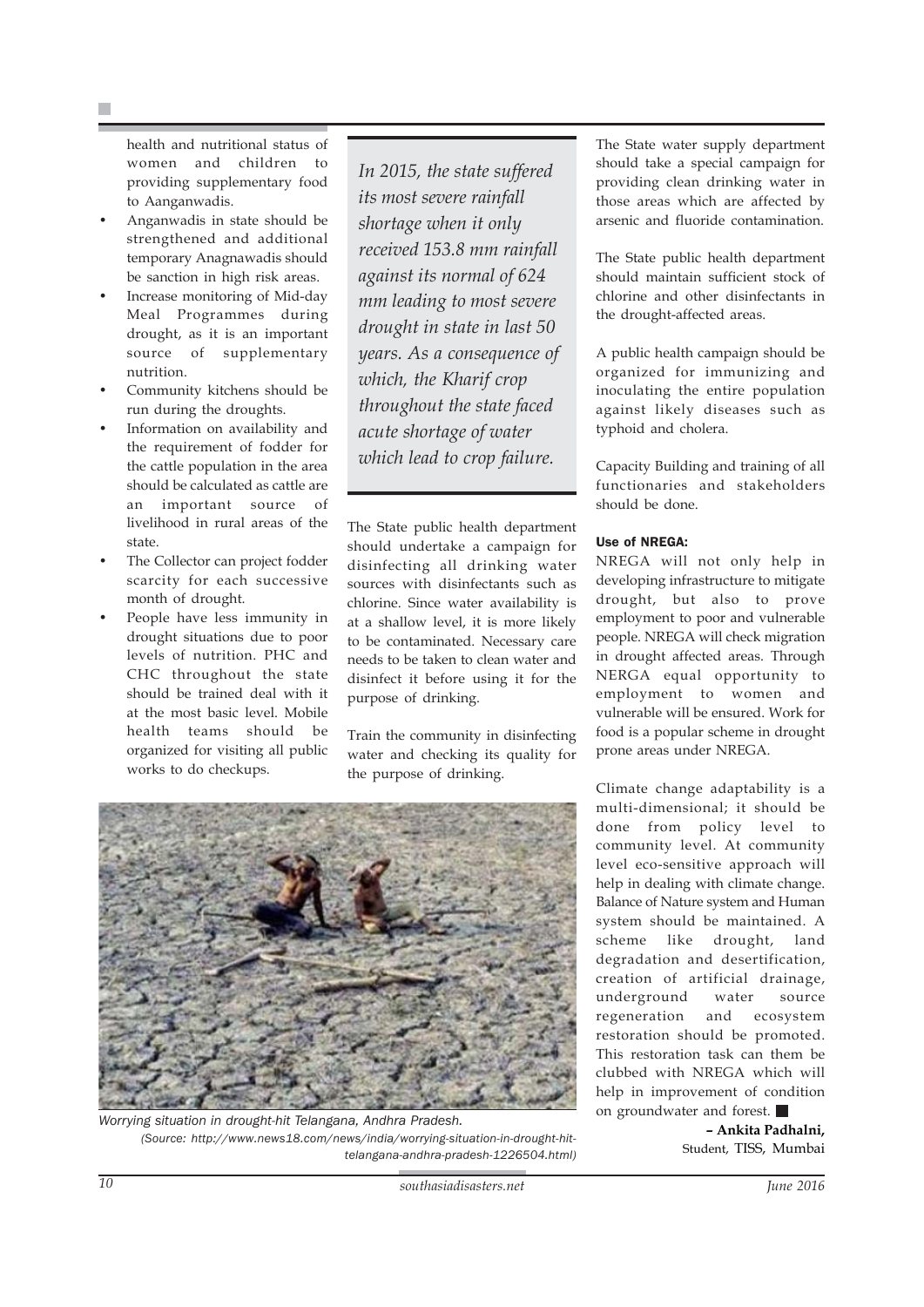#### BIHAR

### Impacts of Water Scarcity and the Drought Situation in Bihar

Despite the wide variety of resources, large size of land, and population of the State of Bihar, the state is prone to many disasters, especially to floods and droughts in recent times, placing the water situation in a serious crisis. The southern and western parts of Bihar are mostly affected, while also in other parts of the state the availability of rainfall is decreasing, which consequently results in threats to their agriculture, environment, living conditions and overall economy.

In the last couple of years, the state has suffered major droughts, understood as a deficiency in its water supply surface or underground, due to consistent low precipitation. These droughts have increased in the last couple of years and estimations of experts say that Bihar will reach a state of water stress by 2020, since "the gross per capita water availability in Bihar will decline from about 1,950 m3/yr in 2001 to as low as about 1,170 m3/yr by 2050".<sup>1</sup>

Furthermore, droughts are one of the most difficult hazards to prevent, since they slowly become visible and their appearance could be attributed to multiple causes. To better identify the intensity and duration of a drought there has to be a close look up to the weather, vegetation, temperature conditions and past experiences in the State. However, the impacts droughts have in many cities of Bihar are enlarged by the little preparation the State has to

confront this hazard. This situation results in deep physical, psychosocial, environmental and economic impacts.

In terms of physical impacts, the hazards affect the soil moisture and level of ground water. "Rivers, lakes, ponds and reservoirs tend to dry up wells and tube-wells are rendered unserviceable due to lowering of the ground water table"2. In addition, when there is little to non rainfall, the agricultural production of many regions of Bihar is severely affected; hence there are shortages of grains and other crops, resulting in economic losses and social impacts for the people.

In August 2015, out of Bihar's 38 districts, 30 have received deficit rainfall. This is a serious concern for the state since it's highly dependent on the rain to secure the irrigation needs of the crops, which poses a scenario of high risk for crop loss. In addition, increased pollution in Bihar degrades freshwater and coastal aquatic ecosystems. This situation receives more attention when we consider that a great number of people in Bihar live and work from agriculture. If the crops are affected, so will be the people, as their income will diminish and the levels of unemployment increase.

On the other hand, there are many social impacts droughts have in the cities, mostly felt in education, in health and sanitation of the people with common diseases related to the

poor quality and access to water and sanitation, and mal nutrition, even in some cases hunger.

The severity of the impact is also conditioned and triggered by the context, which includes the social and cultural practices, the economic status and the capacity to respond from the government institutions. In view of that, the most aggressive impacts are felt in vulnerable and poor areas, in which women, children and the elderly are more exposed and vulnerable. This is an important aspect, since "more than the half of Bihar's population is below the poverty line, and nine out of ten Biharis continue to live in rural areas, depending upon agriculture as a prime source of livelihood".<sup>3</sup>

From the illustrated impacts we understand there is a need to improve the water supply for the citizens in terms of quantity and quality and also to upgrade the sanitation facilities and services, which are essential to enhance public health and improve development within the state.

The Public Health Engineering Department of the state of Bihar is responsible of providing safe drinking water to rural areas. In order to maintain drinking water supply, it is essential to keep hand pumps functional. However during a drought scenario, the PHED's obligation to ensure its functioning in order to supply the people with drinking water becomes a critical

- 1 India Water Portal. "Qualitative and quantitative water scarcity issues in Bihar"
- 2 Mohita, Negi. "Impact of Droughts in India: Physical; Agriculture and Economic Impact"
- 3 Bertho, Anna; Pande Devyani; Srichand, Pankaj; Singh, Shika. "Impacts of Disaster on Children: A case study of five disaster disaster-prone districts in Uttar Pradesh and Bihar, India. Knowledge Community on Children in India.